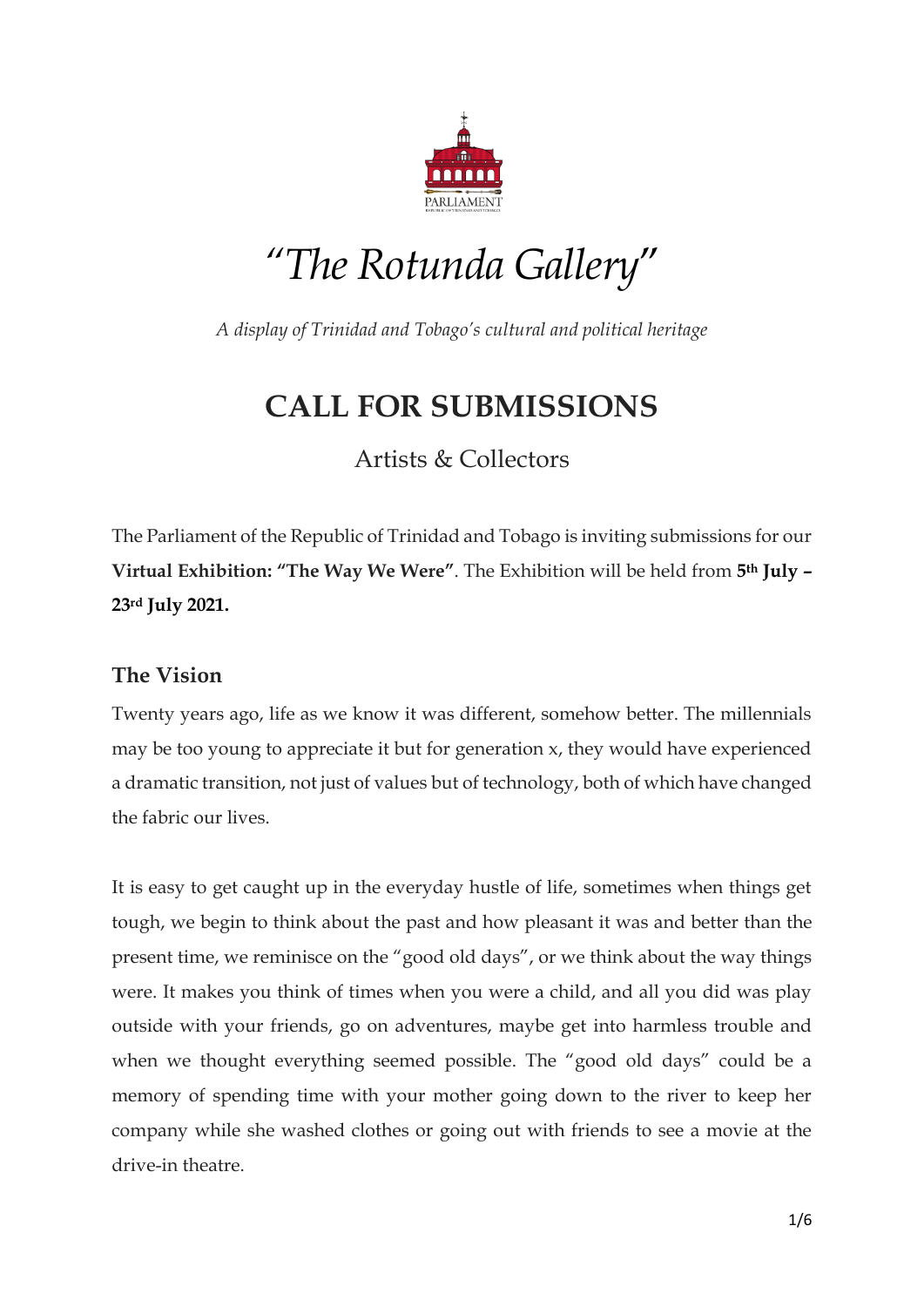It is important to remember things from the past to share it with our future children and grandchildren, all the things that can be passed down to them. This then helps shape our culture, heritage, and history, and ultimately preserves it.

<sup>1</sup>Cultural heritage  $-$  both tangible and intangible  $-$  and creativity are resources that need to be protected and carefully managed. They can serve both as drivers for achieving the SDGs as well as enablers when culture-forward solutions can ensure the success of interventions to achieve the SDGs. ²Cultural Heritage is recognised as being of historical, social, and anthropological value and is considered as an enabler of sustainable development. As a result, it is included in the United Nations' Sustainable Development Goals 11 and 8. SDG 11.4 emphasises the protection and safeguarding of heritage, and SDG 8.9 aims to promote sustainable tourism that creates jobs and promotes local culture and products.

<sup>3</sup>Cultural Heritage is an expression of the ways of living developed by a community and passed on from generation to generation, including customs, practices, places, objects, artistic expressions, and values. Cultural Heritage is often expressed as either Intangible or Tangible Cultural Heritage (ICOMOS, 2002). As part of human activity Cultural Heritage produces tangible representations of the value systems, beliefs, traditions, and lifestyles. As an essential part of culture, Cultural Heritage contains these visible and tangible traces from antiquity to the recent past.

The Rotunda Gallery welcomes submissions that celebrate the way we were which is pivotal to our history and culture of Trinidad and Tobago.

#### **Inspirational Tags**

Parliament; Culture; History; Cultural Heritage; Cultural Legacy; Good Old Days; Childhood Days; Memories; Buildings; Townscapes; Rural Landscapes; Books; Objects; Pictures; Trinidad and Tobago.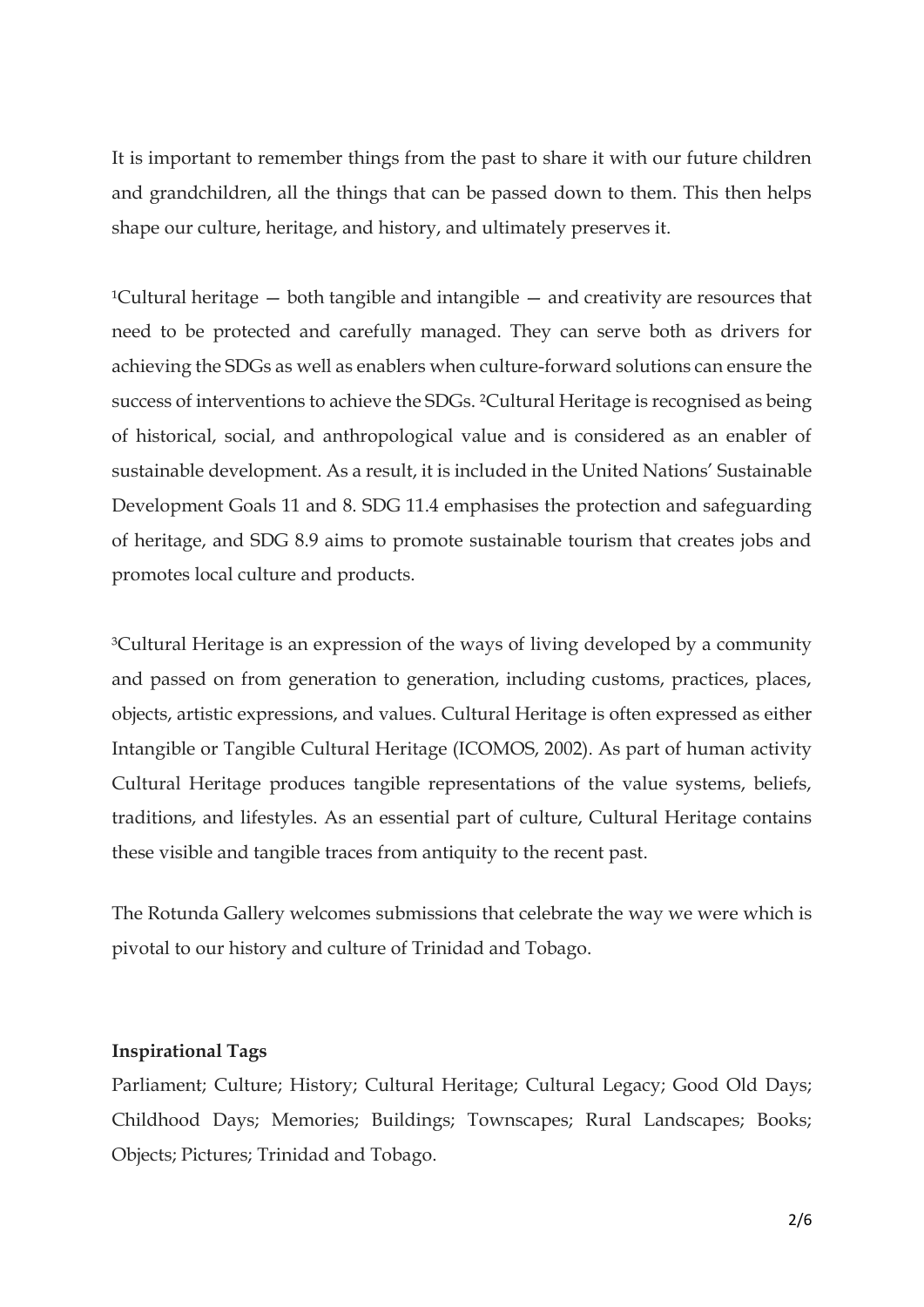# **Important Notes**

- All visual art genres are acceptable (painting, photography, drawing, sculpture, prints, fabric art, collage, installation art, digital art).
- Submissions for this call are open **only** to nationals of Trinidad and Tobago.
- There is no submission fee, but artists and collectors will be responsible for framing, transport, and insurance of their artwork.
- No sexual content, violence, hatred, or propaganda.
- The final decision on whether your artwork will be exhibited is at the sole discretion of the Office of the Parliament Rotunda Gallery Committee.
- Artists and Collectors may be invited to exhibit by the Office of the Parliament Rotunda Gallery Committee or solicited through a call to artists.
- The Office of the Parliament will, at the Artist's request, make contact information available to persons interested in purchasing the artwork. All sales and related negotiations are the sole responsibility of the Artist.

| <b>Important Dates</b> |  |
|------------------------|--|
|------------------------|--|

| Activity                                                                                                            | Date                                            |
|---------------------------------------------------------------------------------------------------------------------|-------------------------------------------------|
| <b>Call for Submissions</b>                                                                                         | Wednesday 2 <sup>nd</sup> June, 2021            |
| <b>Email Submission deadline</b> of artwork<br>and other supporting documents to<br>rotundagallery@ttparliament.org | Sunday 27th June, 2021                          |
| <b>Selection Notification via email</b>                                                                             | Tuesday 29th June, 2021                         |
| <b>Submission</b> of artwork at the Rotunda                                                                         | Thursday 1 <sup>st</sup> and Saturday 3rd July, |
| Gallery, Red House                                                                                                  | 2021                                            |
| <b>Collection</b> of artworks from the                                                                              | Wednesday 28th July, 2021                       |
| Rotunda Gallery, Red House                                                                                          |                                                 |

# **Submission Guidelines and Requirements**

- ◆ Proof of Trinidad and Tobago citizenship (National ID or Passport).
- Contact information (name, phone number, email address).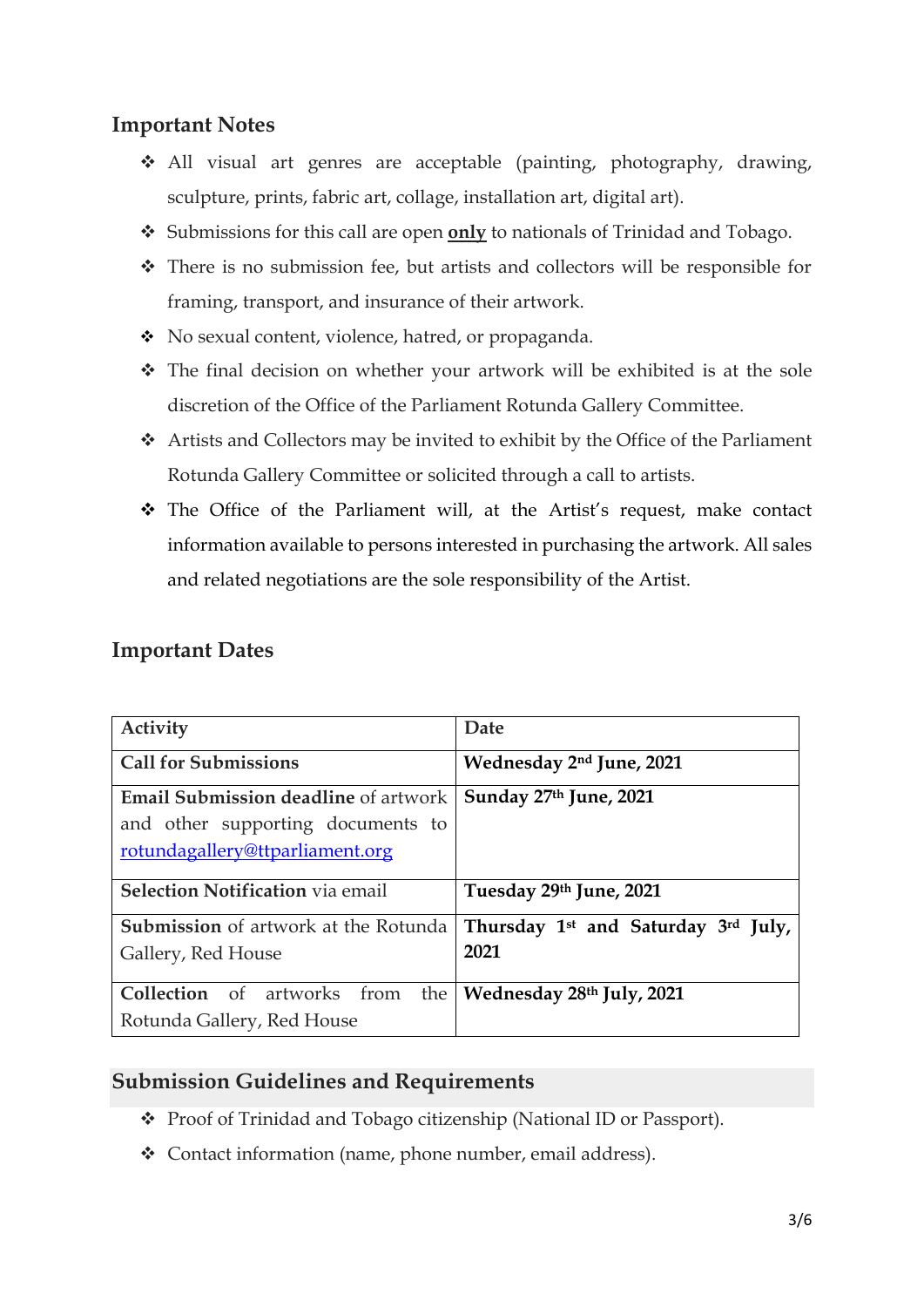- A brief Artist Statement (not exceeding 300 words).
- An explanation of each piece submitted (not exceeding 150 words per piece).
- $\cdot$  Images (at least 300 dpi) of up to three (3) pieces of work.
- Documents must be submitted electronically to [rotundagallery@ttparliament.org](mailto:rotundagallery@ttparliament.org) in Word format and images of work must be in .JPEG format. See title examples below:
	- o John Doe\_National ID
	- o John Doe\_The Way We Were\_2021\_24x44inches
	- o John Doe\_Artist Statement\_2021
- Collectors must submit proof of ownership of the artwork.

#### **The Selection Process**

Office of the Parliament Rotunda Gallery Committee will select artwork for The Way We Were Virtual Exhibition.

#### **Frequently Asked Questions for Exhibitions at the Rotunda Gallery**

- 1. **WHO CAN SUBMIT WORKS?** Any citizen of Trinidad and Tobago.
- 2. **WHAT CAN I SUBMIT**? Artists and collectors can submit up to three (3) pieces of work in any medium or genre of visual arts which includes, painting, photography, drawing, sculpture, prints, fabric art, collage, installation art, digital art or other. **No sexual content, violence, hatred, or propaganda**. Unsuitable works will not be accepted.
- 3. **I CANNOT COMPLETE ARTWORK BY THE DEADLINE, ARE THERE ANY OTHER OPPORTUNITIES?** Yes, the Rotunda Gallery will be a permanent exhibition space to display Trinidad and Tobago's cultural and political heritage. Follow the Parliament of Trinidad and Tobago and Rotunda Gallery on Facebook, Instagram, and Twitter for future Calls for Submissions.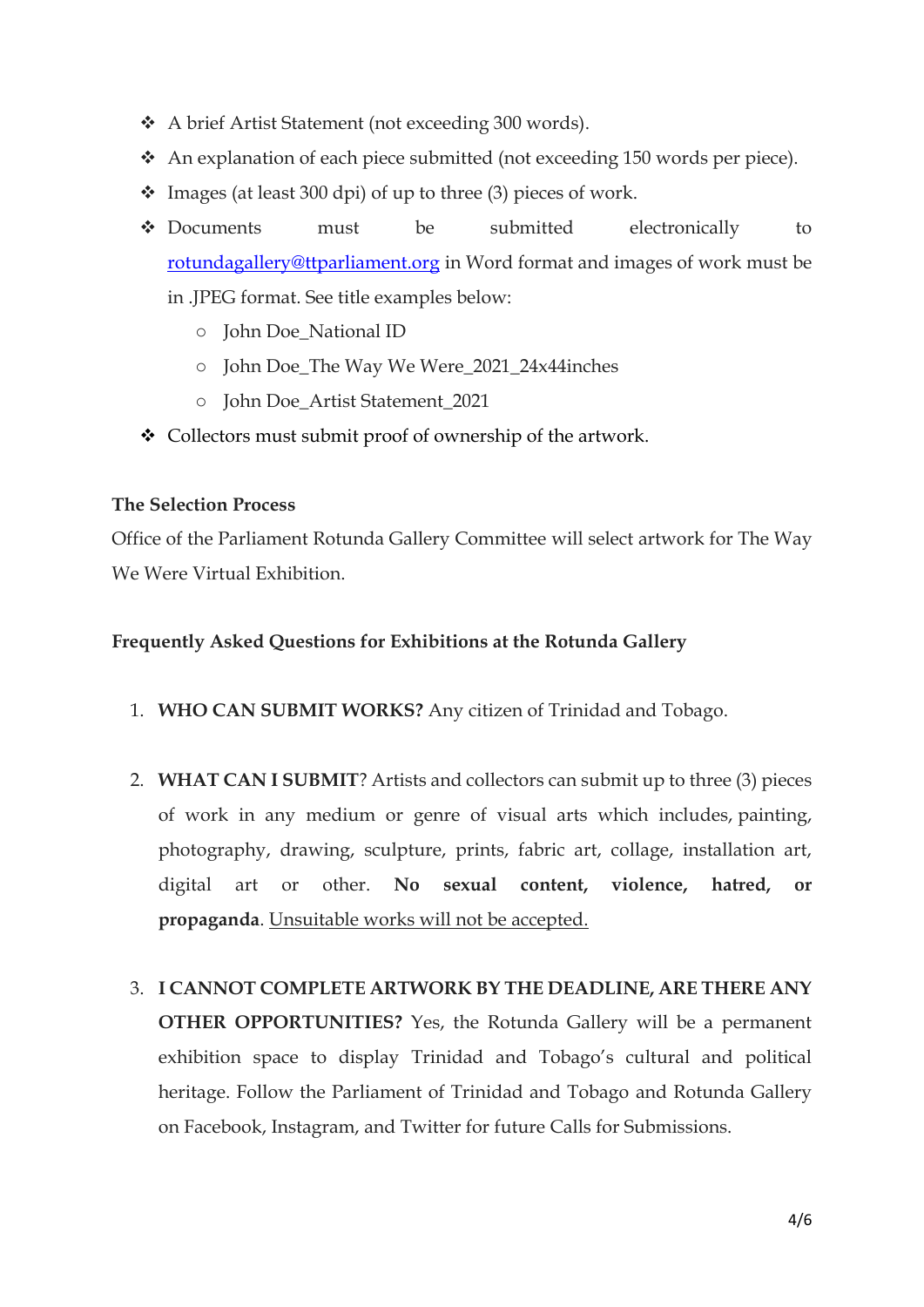- 4. **HOW MANY WORKS CAN I SUBMIT**? Artists may submit **up to THREE (3) pieces** of artwork unless specific permission has been granted to submit a collection.
- 5. **WHAT IS THE SIZE LIMITATION?** The maximum size is 60 inches in height and 72 inches in width.
- 6. **WILL THE ARTWORK BE INSURED?** It is the responsibility of the artist or the collector to arrange all insurance. While every effort will be made to ensure that artworks submitted are handled carefully and well protected, all artworks should be insured door to door by the participating artist or collector.
- 7. **HOW WILL I KNOW WHETHER MY WORK HAS BEEN SELECTED?** You will receive an email informing you of the status of your submission.
- 8. **DO I HAVE TO FRAME MY ARTWORK?** For the initial electronic submission, the artwork can be unframed. Once you receive the email advising of the selection of your piece(s), you may proceed to the framing phase to prepare your work for submission day. All selected works must be professionally/tastefully mounted and ready for hanging or installation in the Rotunda Gallery.
- 9. **WHAT CAN I EXPECT ON FINAL SUBMISSION DAY?** Artists are required to bring in their work(s), ready to hang or display. The labels and submission form will be provided in the notification email. Both documents should be completed in advance and submitted with artwork.
- 10. **WHAT ARE THE GALLERY HOURS**? Due to current restrictions, visitors are not allowed at this time, so the exhibition and tours will be strictly online and virtual.
- 11. **I CANNOT COLLECT MY ARTWORK IN THE WINDOW PROVIDED CAN I AUTHORISE SOMEONE TO COLLECT ON MY BEHALF?** Yes. We DO